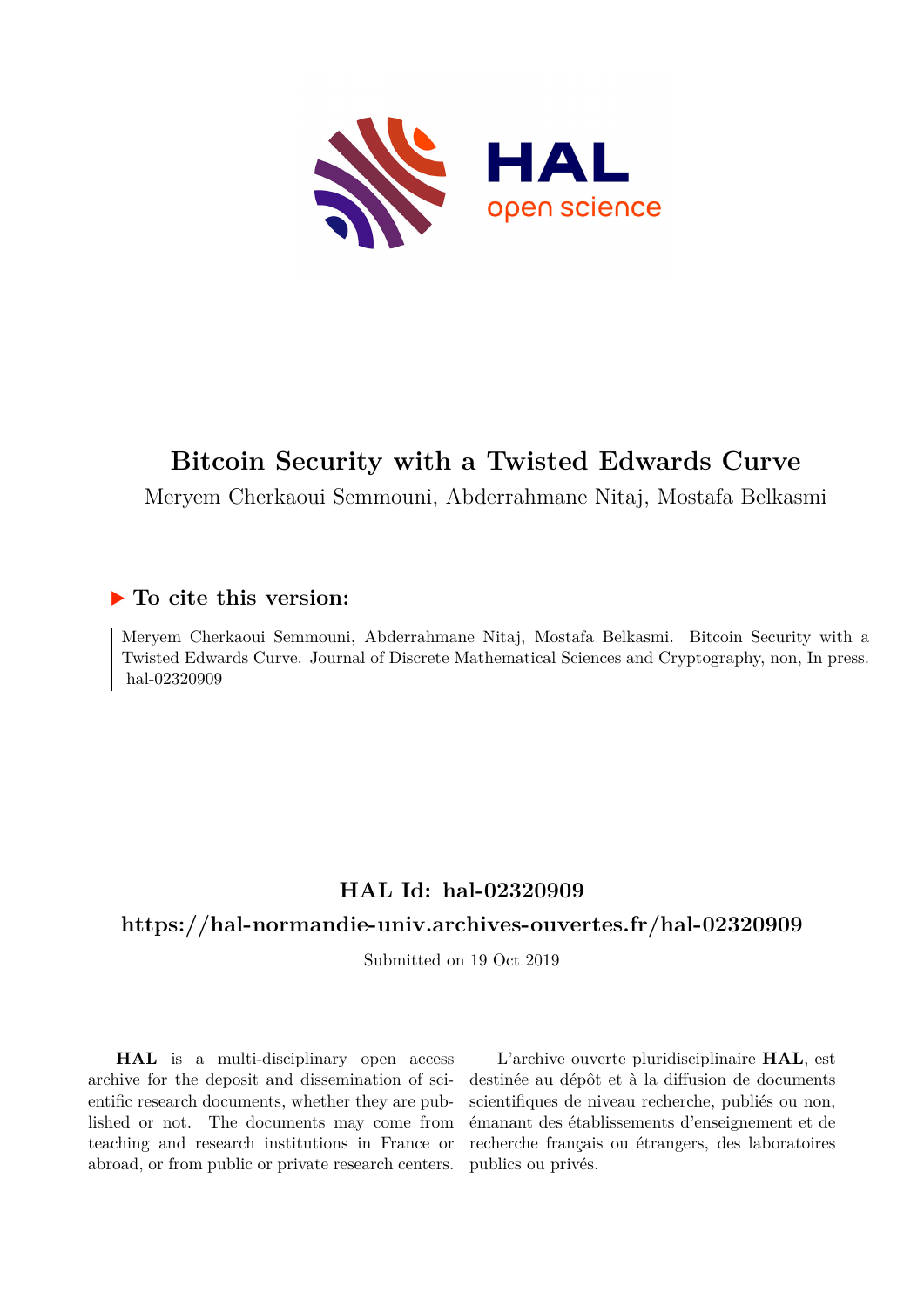## **Bitcoin Security with a Twisted Edwards Curve**

Meryem Cherkaoui Semmouni<sup>1</sup>, Abderrahmane Nitaj<sup>2</sup>, and Mostafa Belkasmi<sup>1</sup>

<sup>1</sup> ENSIAS, Mohammed V University in Rabat, Morocco meryem.semmouni@um5s.net.ma, m.belkasmi@um5s.net.ma <sup>2</sup> LMNO, caen university, France abderrahmane.nitaj@unicaen.fr [http://www.math.unicaen.fr/~nitaj](http://www.math.unicaen.fr/~nitaj )

**Abstract.** The security of the Bitcoin cryptocurrency system depends on the Koblitz curve secp256k1 combined with the digital signature ECDSA and the hash function SHA-256. In this paper, we show that the security of Bitcoin with ECDSA and secp256k1 is not optimal and present a detailed study of the efficiency of Bitcoin with the digital signature algorithm Ed25519 combined with the twisted Edwards curve CurveEd25519 and the hash function SHA-512. We show that Bitcoin is more secure and more efficient with the digital signature algorithm Ed25519 and the twisted Edwards curve CurveEd25519. **Subject Classifications:** 94A60

**Keywords:** Cryptography · cryptocurrency · Bitcoin · Security · Twisted

### **1 Introduction**

Edwards curves · Signature

The progress of the new technology of information is changing the way of our individual transfer cash, from paper to digital cash or electronic money (e-money). Electronic money is a substitute for cash. It is stored in electronic devices on remote servers. The use of e-money is highly encouraged in several countries and aims to create new, safe and practical development services. The transactions are becoming easier and cheaper, online payments and operations on our accounts are possible at anytime and anywhere. Meanwhile, the security of electronic systems becomes a serious concern. The amount of frauds, the attacks launched by various hackers, the problems of confidentiality and authentication, are of great danger for electronic systems. To overcome these problems, cryptography offers many solutions. Cryptography is used to secure e-commerce, the cloud, internet communications, and to protect sensitive banking, military information and information systems.

Another important application of cryptography is to secure Bitcoin system. Bitcoin is a peer-to-peer network without any central authority such as banks or governments. It was presented in 2008 by Satoshi Nakomoto [26] and launched in 2009. To authorize payments or transfers, Bitcoin uses the Elliptic Curve Digital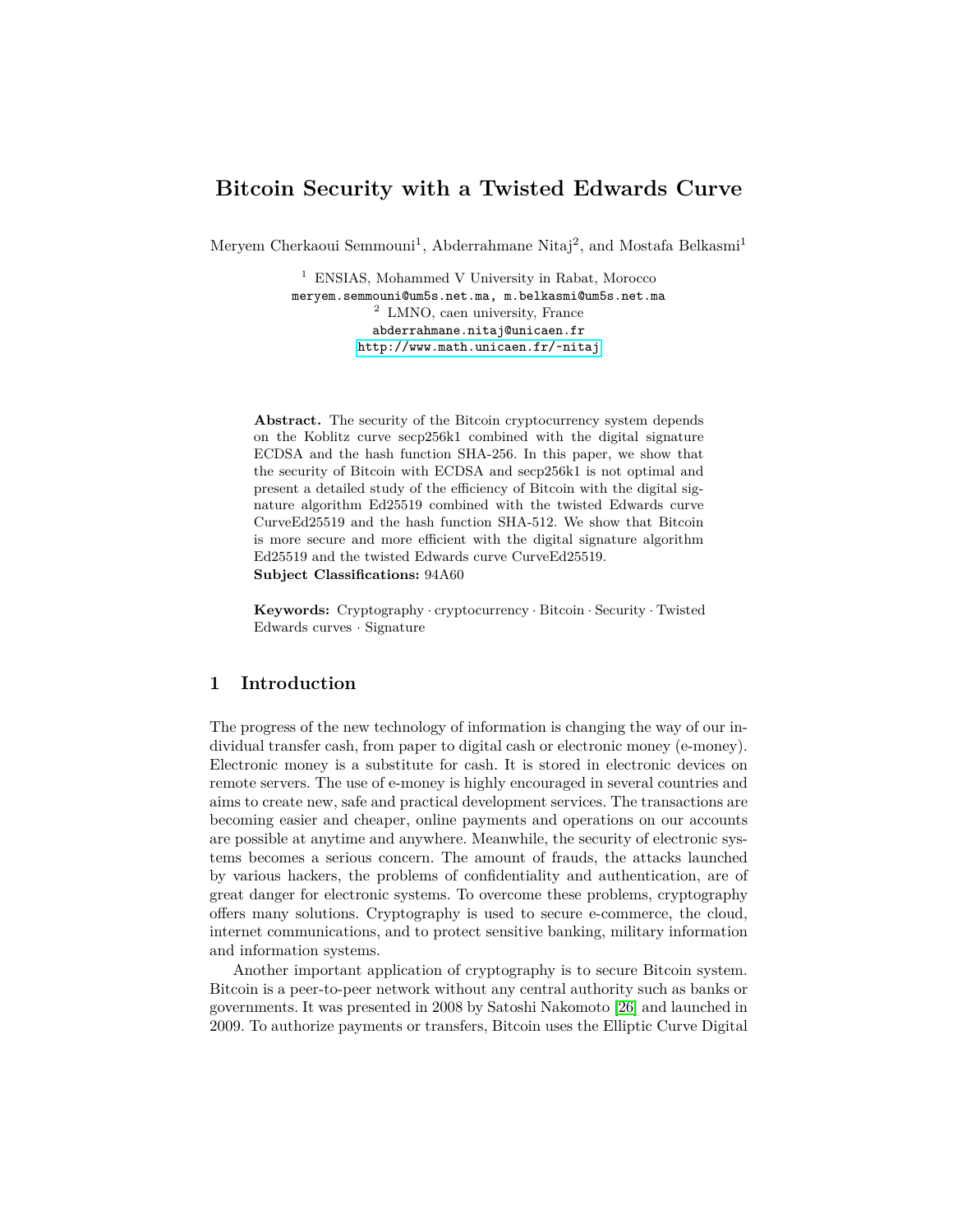Signature Algorithm (ECDSA) [17] with the hash function SHA-256 [18], and the Koblitz curve secp256k1 with the equation

$$
secp256k1:
$$
  $y^2 = x^3 + 7 \pmod{p_1}, p_1 = 2^{256} - 2^{32} - 2^9 - 2^8 - 2^7 - 2^6 - 2^4 - 1.$ 

The Koblitz curve secp256k1 was proposed in 2000 by the Standards for Efficient Cryptography Group of Certicom in the standards for efficient cryptography SEC2 [10] and used in the Bitcoin system since 2009. The Koblitz curve secp256k1 seems having many advantages when used in industrial applications, especially efficiency, security and shortness of the key.

In this paper, we study the possibility of using the digital signature Ed25519 [4] based on the twisted Edwards curve CurveEd25519 with the equation

$$
CurveEd25519: -x^2 + y^2 = 1 - \frac{121665}{121666}x^2y^2 \pmod{p_2}, \quad p_2 = 2^{255} - 19,
$$

to secure Bitcoin instead of ECDSA with the Koblitz curve secp256k1. We compare the security and the efficiency of operations on the curves secp256k1 and CurveEd25519, and then the security and the efficiency of the digital signatures ECDSA with secp256k1 and SHA-256 and Ed25519 with CurveEd25519 and SHA-512.

Our comparison of the security of secp256k1 and CurveEd25519 is based on the study of the resistance of both curves to the attacks on the elliptic curve discrete logarithm ECDLP. Our study shows that secp256k1 presents some vulnerabilities to the complex-multiplication field discriminant as well as to Pollard's rho attack while CurveEd25519 is safe.

Similarly, we study the efficiency of the arithmetical operations on the curves secp256k1 and CurveEd25519 over their finite fields. We compare the cost of adding two points or doubling a point on both curves. We find that the arithmetic of the twisted Edwards curve CurveEd25519 is more efficient than the arithmetic of the Koblitz curve secp256k1.

Moreover, the digital signature Ed25519 uses the hash function SHA-512 which presents more security and is more sustainable than the hash function SHA-256 used in ECDSA for the Bitcoin system.

The former comparison suggests that the digital signature Ed25519 is more suitable for use in the Bitcoin system than ECDSA.

The rest of this paper is organized as follows. In Section 2, we recall some facts on Bitcoin, secp256k1, CurveEd25519, and Ed25519. In Section 3, we study and compare the resistance of secp256k1, CurveEd25519 to cryptanalytical attacks on the elliptic curve logarithm problem ECDLP. In Section 4, we study the efficiency of the arithmetic operations on the curve CurveEd25519. In section 5, we resume the comparison of the digital signatures ECDSA and Ed25519. We conclude the paper in Section 6.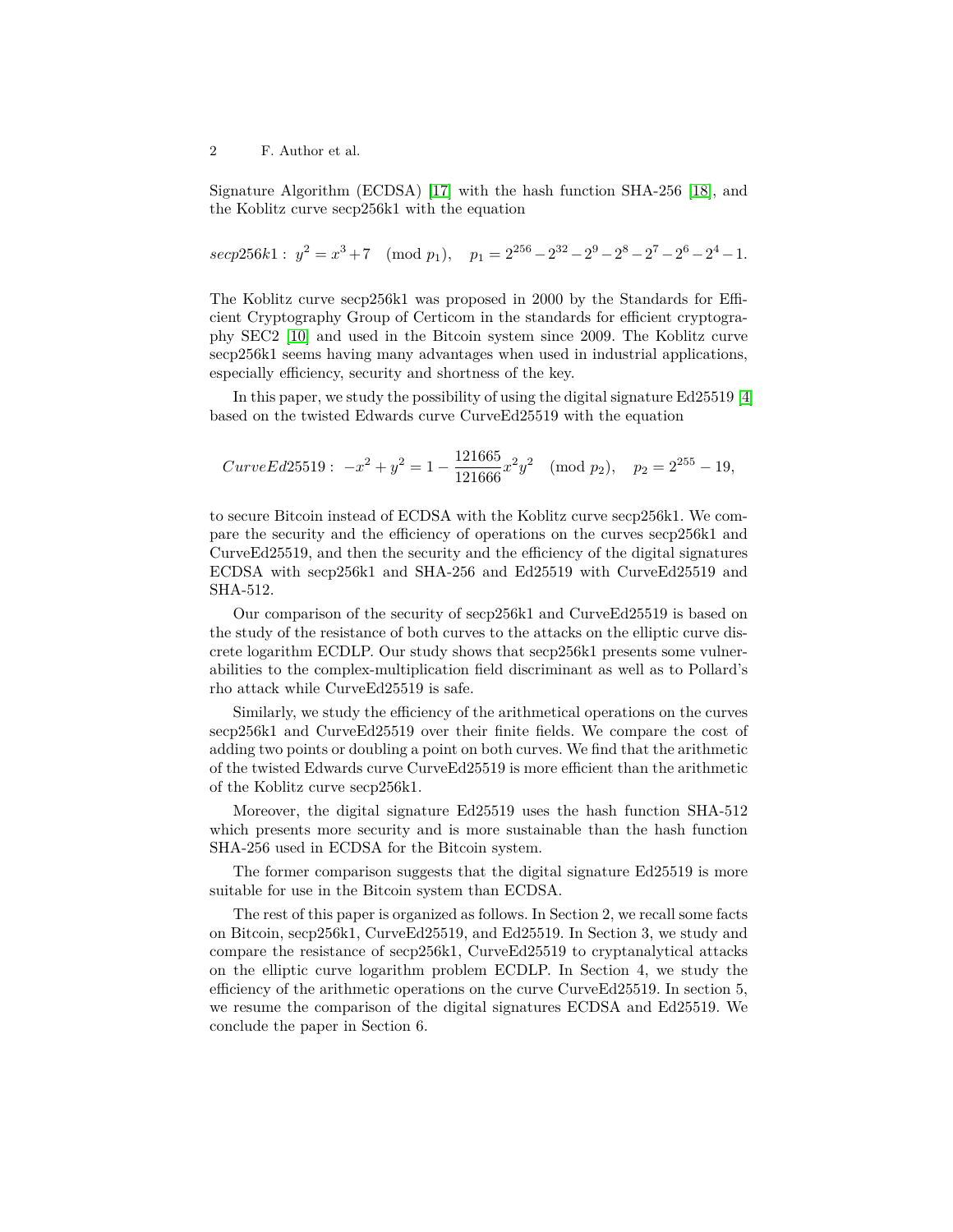#### **2 Preliminaries**

#### **2.1 Description of Bitcoin**

Bitcoin is a digital currency and a peer-to-peer payment system developed by an anonymous individual or group with the pseudonym Satoshi Nakamoto [26] in 2008. Bitcoin users communicate with each other using a secure collection of open source technologies. As a peer-to-peer system, there is no central authority or central server. A public distributed ledger blockchain is available to everyone, where the verified transaction is registered, the verification is done on network nodes. Bitcoins are created by a process called mining, and any participant in the bitcoin network may operate as a miner depending on its computer's ability to process operations on bitcoins. The transfer of bitcoins between users requires to use cryptographic algorithms to prove ownership of the bitcoins being transferred. The Bitcoin network security is based on the digital signature scheme known as the Elliptic Curve Digital Signature Algorithm (ECDSA) with the Koblitz curve secp256k1 to verify ownership transactions on the network, combined with the hash function SHA-256.

#### **2.2 Description of the Koblitz curve secp256k1**

In Bitcoin system, the Elliptic Curve Digital Signature Algorithm (ECDSA) is used to verify bitcoin transactions. ECDSA is an adaptation of the Digital Signature Algorithm (DSA) using a Koblitz elliptic curve [17]. The elliptic curve used for ECDSA in Bitcoin system is the elliptic curve secp256k1, defined by the Standards for Efficient Cryptography Group (SECG) [10], with the following parameters:

- the prime number:  $p = 2^{256} 2^{32} 2^9 2^8 2^7 2^6 2^4 1$ ,
- the equation:  $x^2 \equiv x^3 + 7 \pmod{p},$

| $\bullet$ the base point: | $P = (55066263022277343669578718895168534326250603453$                        |
|---------------------------|-------------------------------------------------------------------------------|
|                           | 777594175500187360389116729240.                                               |
|                           | 3267051002075881697808308513050704318447127338065924                          |
|                           | 3275938904335757337482424),                                                   |
|                           | • the order n of P: $n = 2^{256} - 432420386565659656852420866394968145599$ . |

Adjoining the point at infinity O, the curve secp256k1 has *n* solutions. This curve is also used as standard by other blockchain systems such as Ethereum and Zcash.

#### **2.3 Description of ECDSA**

For Bitcoin system, ECDSA is based on the Koblitz curve secp256k1 and on the cryptographic hash function SHA-256. The implementation of ECDSA in Bitcoin system is composed by three algorithms, key generation, signing and verification.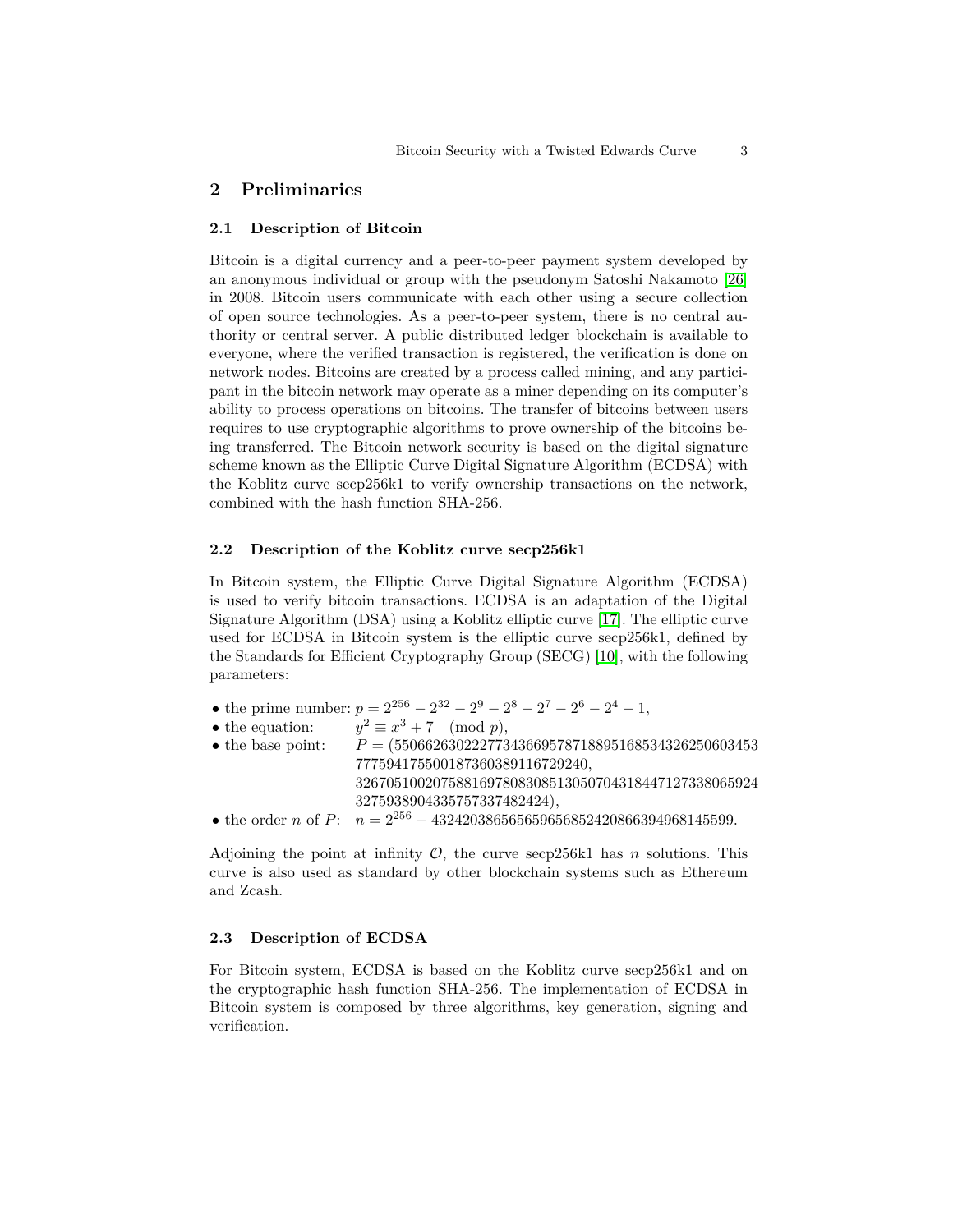#### 1. **ECDSA Key generation algorithm.**

- Choose a random integer  $d \in [1, n-1]$ .
- Compute  $Q = (x_Q, y_Q) = dP$  on the curve secp256k1.
- The public key is *Q* and the private key is *d*.
- 2. **ECDSA Signing.** Given a message *m* to be signed, the private key *d* and a hash function *H*,
	- Choose a random integer  $k \in [1, n-1]$ .
	- Compute  $G = (x_G, y_G) = kP$  on the curve secp256k1.
	- Compute  $r \equiv x_G \pmod{n}$ . If  $r = 0$ , choose another *k* and recompute *G* and *r*.
	- Compute  $s \equiv k^{-1}(H(m) + dr) \pmod{n}$ .
	- The signature is the pair (*r, s*).

3. ECDSA Verification. Given a signature 
$$
(r, s)
$$
 and a hash function  $H$ ,

- Compute  $w \equiv s^{-1} \pmod{n}$ .
- Compute  $u_1 \equiv wH(m) \pmod{n}$  and  $u_2 \equiv wr \pmod{n}$ .
- Compute  $(x_0, y_0) = u_1 P + u_2 Q$  on the curve secp256k1.
- Accept the signature if  $x_0 \equiv r \pmod{n}$ .

#### **2.4 Description of the twisted Edwards Curve CurveEd25519**

In 2007, Edwards [14], introduced a new normal form for elliptic curves. In a series of papers, Bernstein et al. [3,4] generalized the Edwards form to twisted Edwards curves with the equation

$$
ax^2 + y^2 = 1 + dx^2y^2
$$
,  $a \neq d$ ,  $ad \neq 0$ ,

with a unique formula for both addition and doubling laws. Indeed, the sum of two points  $(x_1, y_1)$  and  $(x_2, y_2)$  on a twisted Edwards curve is :

$$
(x_1, y_1) + (x_2, y_2) = \left(\frac{x_1y_2 + y_1x_2}{1 + dx_1x_2y_1y_2}, \frac{y_1y_2 - ax_1x_2}{1 - dx_1x_2y_1y_2}\right).
$$

The point  $(0,1)$  is the neutral element of the addition law, and the inverse of a point  $(x_1, y_1)$  on *E* is simply  $(-x_1, y_1)$ .

In 2009, Bernstein [5] proposed Curve25519 to speed the computation of the Diffie-Hellman key exchange. Curve25519 is a Montgomery elliptic curve at the 128-bit security level with the equation

$$
Curve25519: v^2 = u^3 + 486662u^2 + u \pmod{p}, p = 2^{255} - 19.
$$

The security of the curve Curve25519 was studied by Bernstein in [5] who concluded that the arithmetic of this curve is fast and the security is optimal. Using a birational equivalence, Curve25519 can be represented in a twisted Edwards form. Let  $Bv^2 = u^3 + Au^2 + u$  be the equation of a Montgomery elliptic curve. For  $v(u + 1) \neq 0$ , define

$$
X = \frac{u}{v}, \ Y = \frac{u-1}{u+1}, \ a = \frac{A+2}{B}, \ d := \frac{A-2}{B}.
$$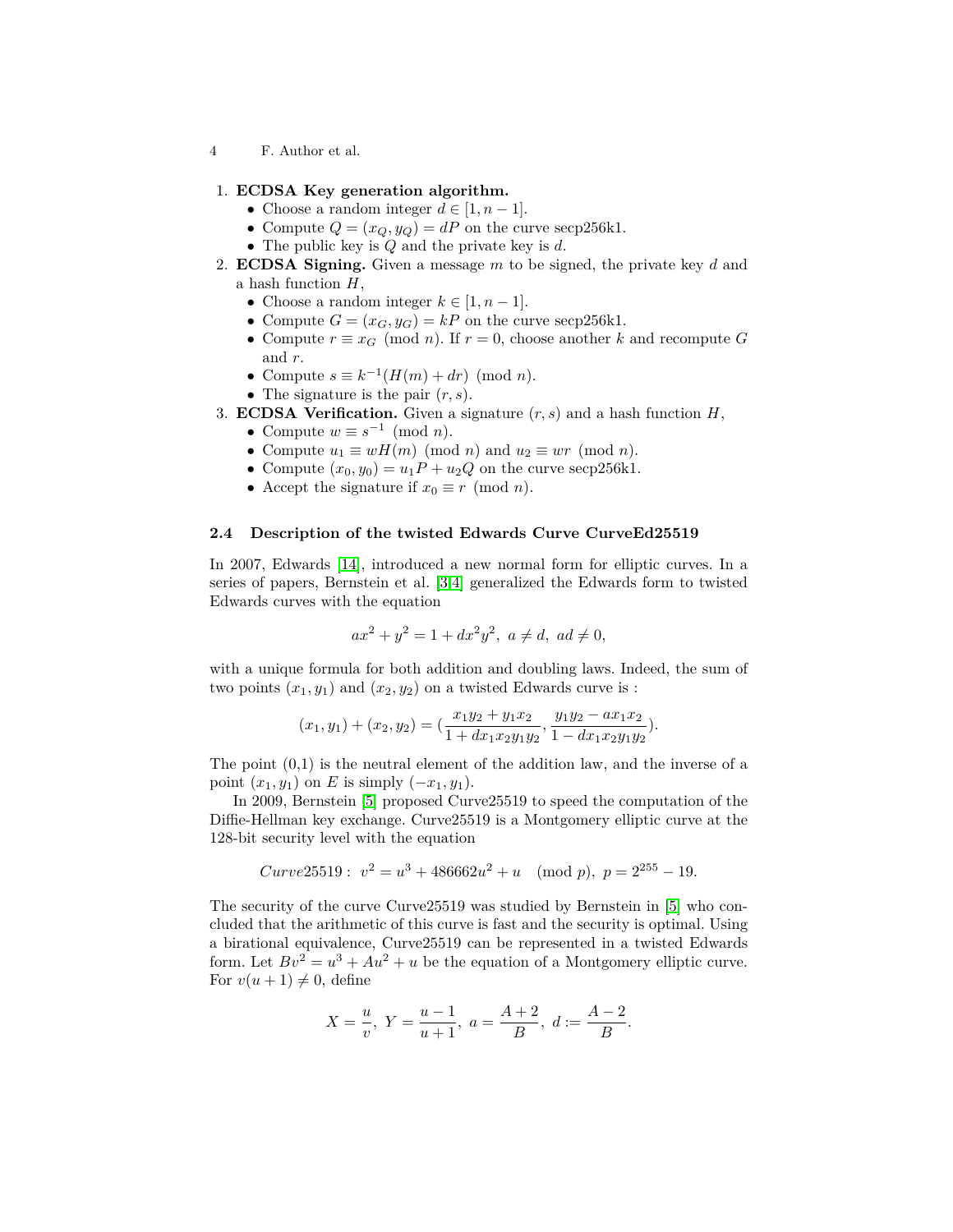Then  $aX^2 + Y^2 = 1 + dX^2Y^2$  represents the equation of a twisted Edwards curve. For  $A = 486662$  and  $B = 1$  as in Curve 25519, we get the following equation  $486664X^2 + Y^2 = 1 + 486660X^2Y^2$ , or equivalently

$$
-(-486664)X^2 + Y^2 = 1 - \frac{486660}{486664}(-486664)X^2Y^2.
$$

Since  $-486664$  is a square in  $\mathbb{F}_p$ , then  $-486664 \equiv s^2 \pmod{p}$  with

## *s* =51042569399160536130206135233146329284152202253034631822681 833788666877215207*.*

Hence, the former equation can be rewritten as

$$
-(sX)^2 + Y^2 = 1 - \frac{486660}{486664}(sX)^2X^2.
$$

Using the birational transformation  $(x, y) = (sX, Y)$ , the equation can be rewritten as the equation of the curve CurveEd25519:

$$
CurveEd25519: \ -x^2 + y^2 = 1 - \frac{486660}{486664} x^2 y^2. \tag{1}
$$

This is the equation of the twisted Edwards curve used in [6] to construct the digital signature Ed25519. The corresponding parameters are as follows.

• the prime number:  $p = 2^{255} - 19$ ,

• the equation:  $CurveEd25519: -x^2 + y^2 = 1 - \frac{121665}{121666}x^2y^2 \pmod{p}$ ,

- the base point:  $B = (151122213495354007725011514095885315114540126930$ 41857206046113283949847762202, 46316835694926478169428394003475163141307993866256225 615783033603165251855960),
- the order *n* of *B*:  $n = 2^{252} + 27742317777372353535851937790883648493$ .

#### **2.5 Description of the Digital Signature Ed25519**

In 2011, Bernstein et al. [6] proposed the digital signature scheme Ed25519, an instance of the Elliptic Curve signature scheme EdDSA. The arithmetical operations of Ed25519 are based on the fast twisted Edwards curve CurveEd25519 with the equation (1) modulo  $p = 2^{255} - 19$ . The digital signature Ed25519 uses several domain parameters:

- Finite field  $\mathbb{F}_p$  with  $p = 2^{255} 19$  and bit-size  $b = 256$ .
- Twisted Edwards curve with the equation (1).
- Base point *B* given in( 2.4) with order *n*.
- Hash function *H* that produces a 2*b*-bits output such as SHA-512.

Ed25519 consists in applying three algorithms to generate the public and the private keys, to sign a message *m* and to verify the signature.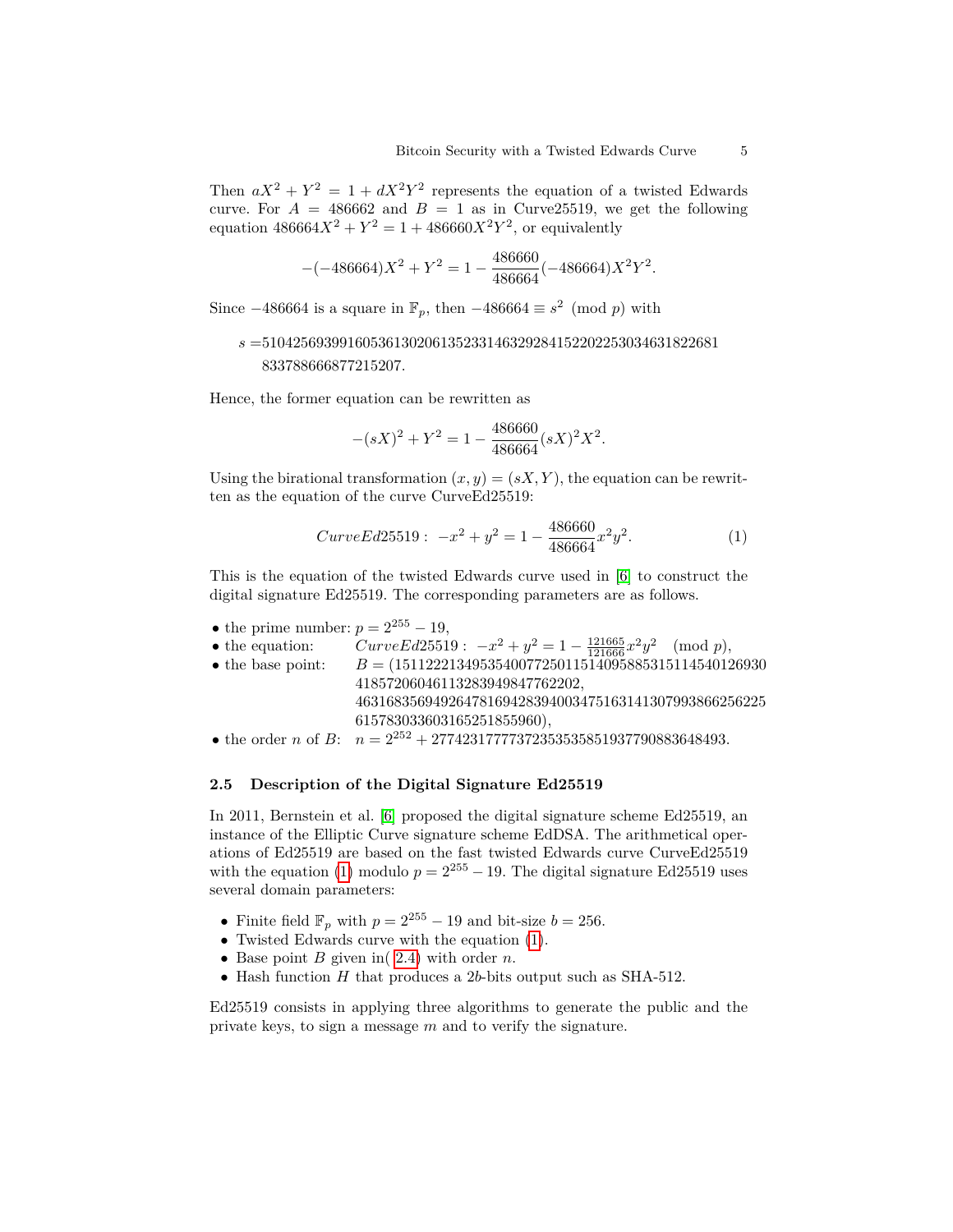#### 1. **Ed25519 Key generation algorithm.**

- Choose a random integer  $k \in [1, n-1]$ .
- Compute  $H(k) = (h_0, h_1, \ldots, h_{2b-1})$  in binary representation.
- Compute the integer  $a = 2^{b-2} + \sum_{i=3}^{b-3} 2^i h_i$ .
- Compute the public key  $A = aB$  on the curve CurveEd25519.
- 2. **Ed25519 Signing.** Given a message *m* to be signed and a hash function *H*,
	- Compute  $r = H(h_b, \ldots, h_{2b-1}, m)$  as an integer modulo *n*.
	- Compute  $R = rB$  on the curve CurveEd25519.
	- Compute  $h = H(R, A, M)$  as an integer.
	- Compute  $s = (r + ha) \pmod{n}$ .
	- The signature is the pair (*R, s*).

#### 3. **Ed25519 Verification.** Given a signature  $(R, s)$  and a hash function  $H$ ,

- Compute  $h = H(R, A, M)$  as an integer.
- Compute  $U = 8sB$  on the curve Curve Ed 25519.
- Compute  $V = 8R + 8hA$  on the curve Curve Ed25519.
- Accept the signature if  $U = V$ .

## **3 Resistance of secp256k1 and CurveEd25519 to cryptanalytical attacks**

The Koblitz curve secp256k1 is defined by the equation

 $\sec p256k1: y^2 = x^3 + 7 \pmod{p_1}, \quad p_1 = 2^{256} - 2^{32} - 2^9 - 2^8 - 2^7 - 2^6 - 2^4 - 1.$ 

The order of its base point and the order of the curve secp256k1 are

*n*<sup>1</sup> = 2<sup>256</sup> − 432420386565659656852420866394968145599*,*  $\# \text{seep256k1}(\mathbb{F}_{p_1}) = n_1.$ 

The twisted Edwards curve CurveEd25519 is defined by the equation

$$
CurveEd25519: -x^2 + y^2 = 1 - \frac{121665}{121666}x^2y^2 \pmod{p_2}, \quad p_2 = 2^{255} - 19.
$$

The order of its base point and the order of the curve CurveEd25519 are

$$
n_2 = 2^{252} + 27742317777372353535851937790883648493,
$$
  

$$
#CurveEd25519(\mathbb{F}_{p_2}) = 8n_2.
$$

The security of elliptic curve cryptosystems is based on the computational intractability of the Elliptic Curve Discrete Logarithm Problem(ECDLP): Given an elliptic curve E and two points P and Q on E such that  $Q = kP$ , find k. The hardness of the ECDLP depends on certain properties of the elliptic curve *E* and the base point  $P \in E(\mathbb{F}_p)$ . In the rest of this section, we give a detailed study of resistance of the Koblitz curve secp256k1 and the twisted Edwards Curve CurveEd25519 to various cryptanalytic attacks.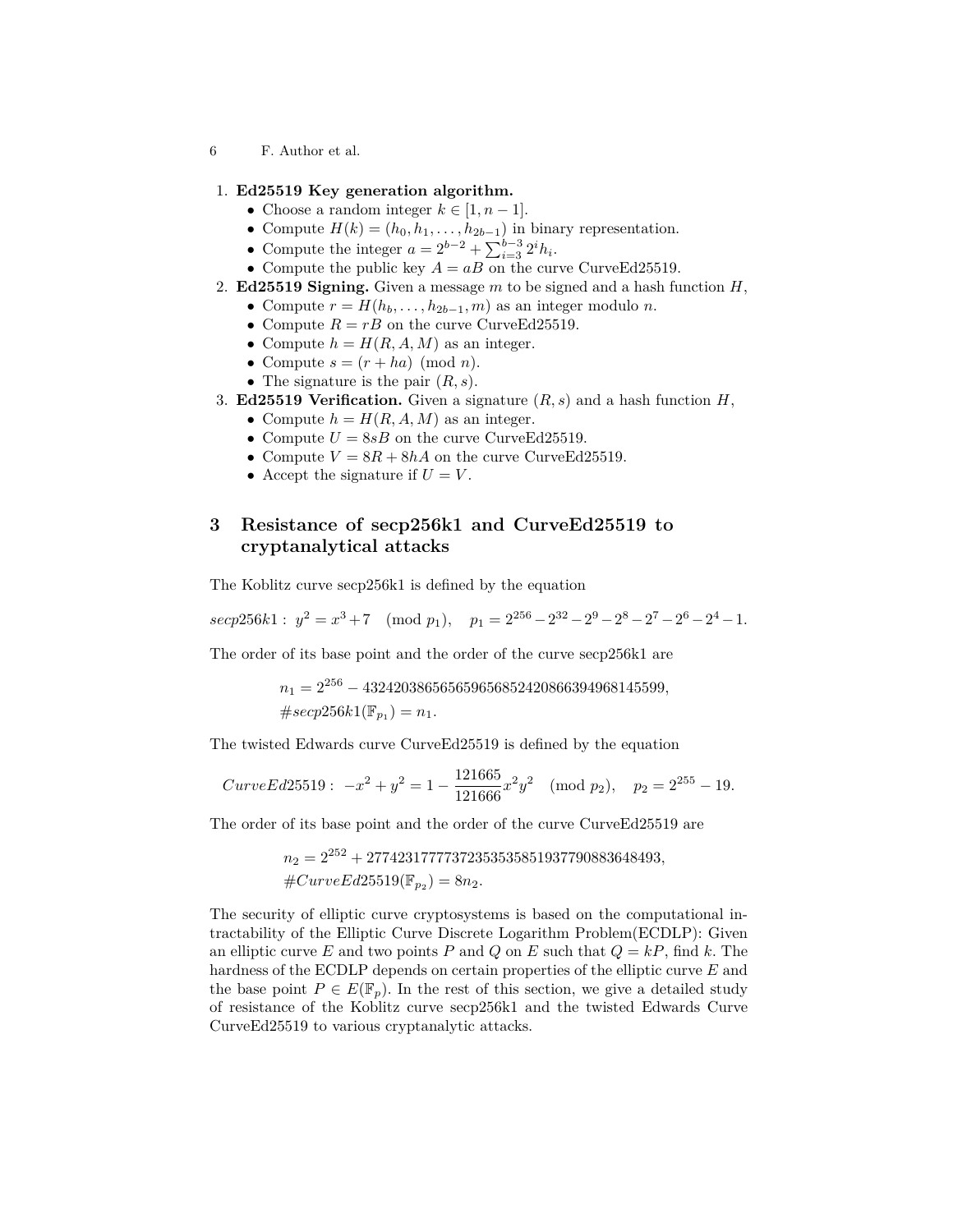### **3.1 Complex-multiplication field discriminants**

If *E* is an elliptic curve over a finite field  $\mathbb{F}_p$ , then the number of rational point is  $\#E(\mathbb{F}_p) = p + 1 - t$  where *t* is the trace of the Frobenius endomorphism, which  $\partial_t P(x|p) = p+1-t$  where t is the trace of the Frobenius endomorphism, which by Hasse's Theorem satisfies  $-2\sqrt{p} < t < 2\sqrt{p}$ . Then  $t^2 - 4p < 0$  and we can write

$$
t^2 - 4p = -s^2d,
$$

where *d* is square-free. Then *s* is the largest integer such that  $s^2$  divides  $t^2$  – 4*p*. The complex-multiplication field discriminant of the elliptic curve *E* is the integer *D* with

$$
D = \begin{cases} \frac{t^2 - 4p}{s^2} & \text{if } \frac{t^2 - 4p}{s^2} \equiv 1 \pmod{4} \\ \frac{4(t^2 - 4p)}{s^2} & \text{if } \frac{t^2 - 4p}{s^2} \not\equiv 1 \pmod{4}. \end{cases}
$$

The complex-multiplication field discriminant *D* is considered as a security parameter by the standard Brainpool [13] and by the SafeCurves web page [9]. It is required that  $|D|$  should be large, typically  $|D| > 2^{100}$ .

For the curve secp256k1, we have

$$
t_1=p_1+1-\# seep256k1(\mathbb{F}_{p_1})=432420386565659656852420866390673177327,
$$

and

$$
t_1^2 - 4p_1 = -(79 \cdot 349 \cdot 2698097 \cdot 1359580455984873519493666411)^2 \cdot 3.
$$

It follows that the complex-multiplication field discriminant is  $D_1 = -3$  which is much smaller than the required lower bound  $2^{100}$ .

The twisted Edwards curve CurveEd25519 is birrationally equivalente to the Montgomery curve with the equation

$$
Curve25519: v^2 = u^3 + 486662u^2 + u \pmod{p_2}, p_2 = 2^{255} - 19.
$$

For Curve25519, we have

*t*<sup>2</sup> = *p*2+1−#*Curve*25519(F*p*<sup>2</sup> ) = −221938542218978828286815502327069187962*,*

and

$$
t_2^2 - 4p_2 = -2^4 \cdot 16451 \cdot 8312956054562778877481
$$
  
• 83326725728999296701078628838522133333655224556987.

Then, the complex-multiplication field discriminant is  $D_2 = \frac{4(t_2^2 - 4p_2)}{24}$  $\frac{4p_2}{24}$  and satisfies  $|D_2| > 2^{254}$  which is much larger than the required bound  $2^{100}$ .

As a consequence of the former study, the curve CurveEd25519 is much stronger than the curve secp256k1 to the complex-multiplication field discriminant criterion.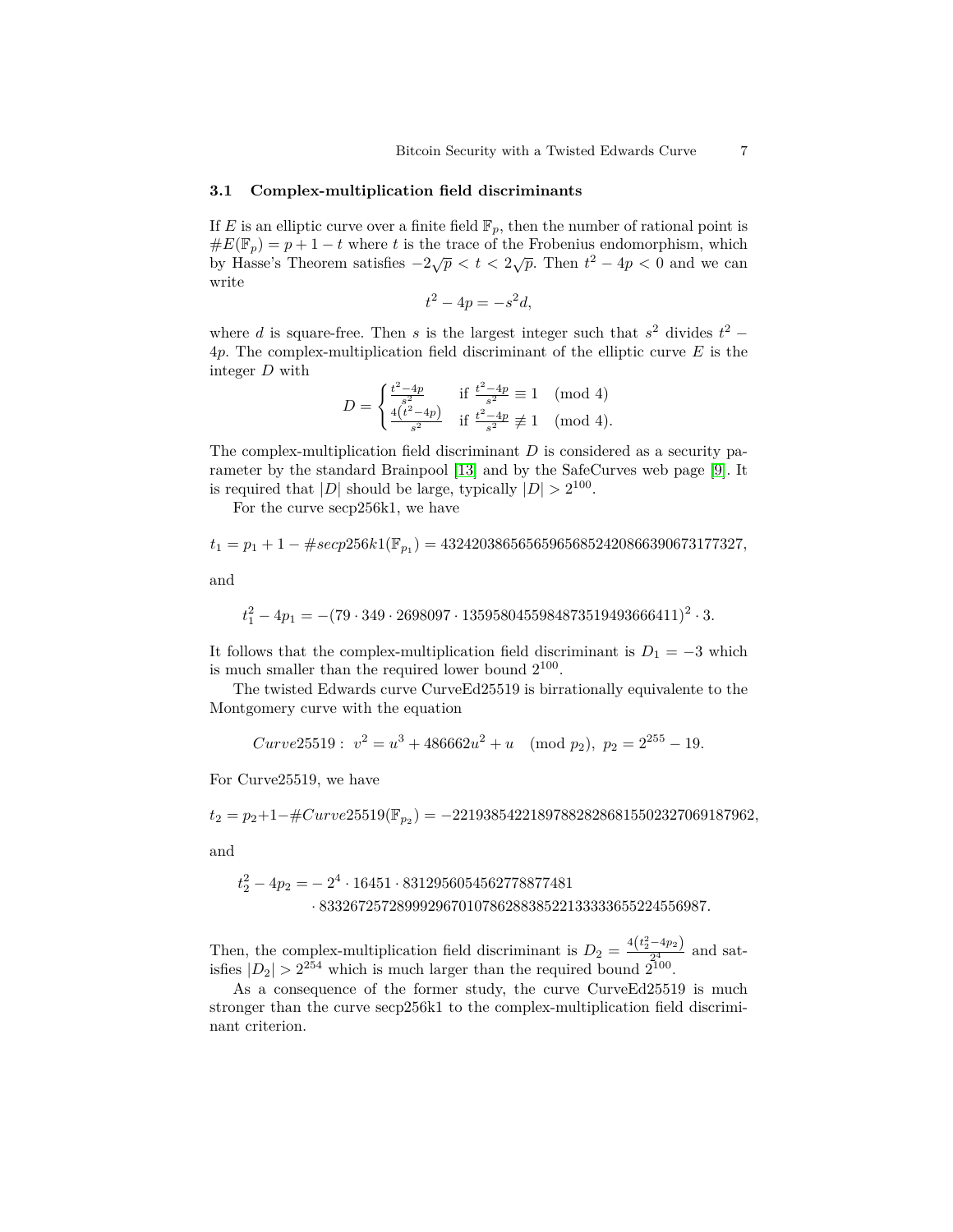#### **3.2 Pohlig-Hellman attack**

The Pohlig-Hellman algorithm [28] is an algorithm devoted to solve the discrete logarithm problem on finite fields or elliptic curves. For an elliptic curve with base point  $P$  of order  $n$ , the attack reduces the problem of finding the discrete logarithm *k* satisfying  $Q = kP$  first in recovering *k* modulo each of the prime factors of the order *n* of *P*, and second in applying the Chinese Remainder Theorem to recover *k* entirely modulo *n*. The expected running time of Pohlig-Hellman algorithm is  $O(\sqrt{n'})$  where *n'* is the largest prime factor of *n*. In order to maximize resistance to the Pohlig-Hellman attack, the elliptic curve parameters should be selected so that the order  $n$  of the base point  $P$  is divisible by a large prime. For the curves  $\text{see } 256k1$  and CurveEd25519, the orders  $n_1$ and  $n_2$  of the base points are prime numbers. This increase the resistance of both curves to the Pohlig-Hellman attack.

#### **3.3 Pollard's rho attack**

This algorithm was presented by Pollard [29] in 1978 to attack the discrete logarithm problem in finite fields. Since then, it was adapted to attack the elliptic curve discrete logarithm problem. The main idea behind Pollard's rho algorithm is to find distinct pairs  $(u, v)$  and  $(u', v')$  of integers such that  $uP +$  $vQ = u'P + v'Q$  from which we deduce  $k = (v' - v)(u - u')^{-1}$  (mod *n*) when  $gcd(n, u - u') = 1$ . Such an occurrence is called a collision and can be applied to the curves secp256k1 and CurveEd25519 since the order of their base points is a prime number in both cases. The expected number of iterations before a collision is obtained is approximately  $O\left(\sqrt{\frac{\pi n}{2}}\right)$  [20] and requires approximately  $O\left(\sqrt{\frac{\pi n}{2}}\right)$  amount of storage. For the curve secp256k1, we have  $\sqrt{\frac{\pi n_1}{2}} \approx 2^{128}$ , and for CurveEd25519, we have  $\sqrt{\frac{\pi n_2}{2}} \approx 2^{126}$ . Hence, both curves have high level bit-security and seem resistant to Pollard's rho method. However, the curve secp256k1 has *j*-invariant 0 and has specific properties such as efficient computation of endomorphisms of certain multiples of points. This can be turned out to a vulnerability by speeding Pollard's rho algorithm (see [2] for more details and discussions). For the curve CurveEd25519, via the Montgomery curve Curve25519, the *j*-invariant is not 0 so that the speed up of Pollard's rho algorithm is not possible.

Summarising the former comparison, the curve secp256k1 is more sensitive to Pollard's rho algorithm than the curve CurveEd25519.

#### **3.4 Anomalous attack**

An elliptic curve *E* over a prime field  $\mathbb{F}_p$  is anomalous if  $\#E(\mathbb{F}_p) = p$ . For anomalous curves, the group  $E(\mathbb{F}_p)$  is cyclic since it has prime order, and hence  $E(\mathbb{F}_p)$  is isomorphic to the additive group  $\mathbb{F}_p^+$  of integers modulo *p*. Semaev [33], Smart [35], and Satoh and Araki[31] independently proposed an efficient attack for the ECDLP in the anomalous case which reduces the ECDLP in an elliptic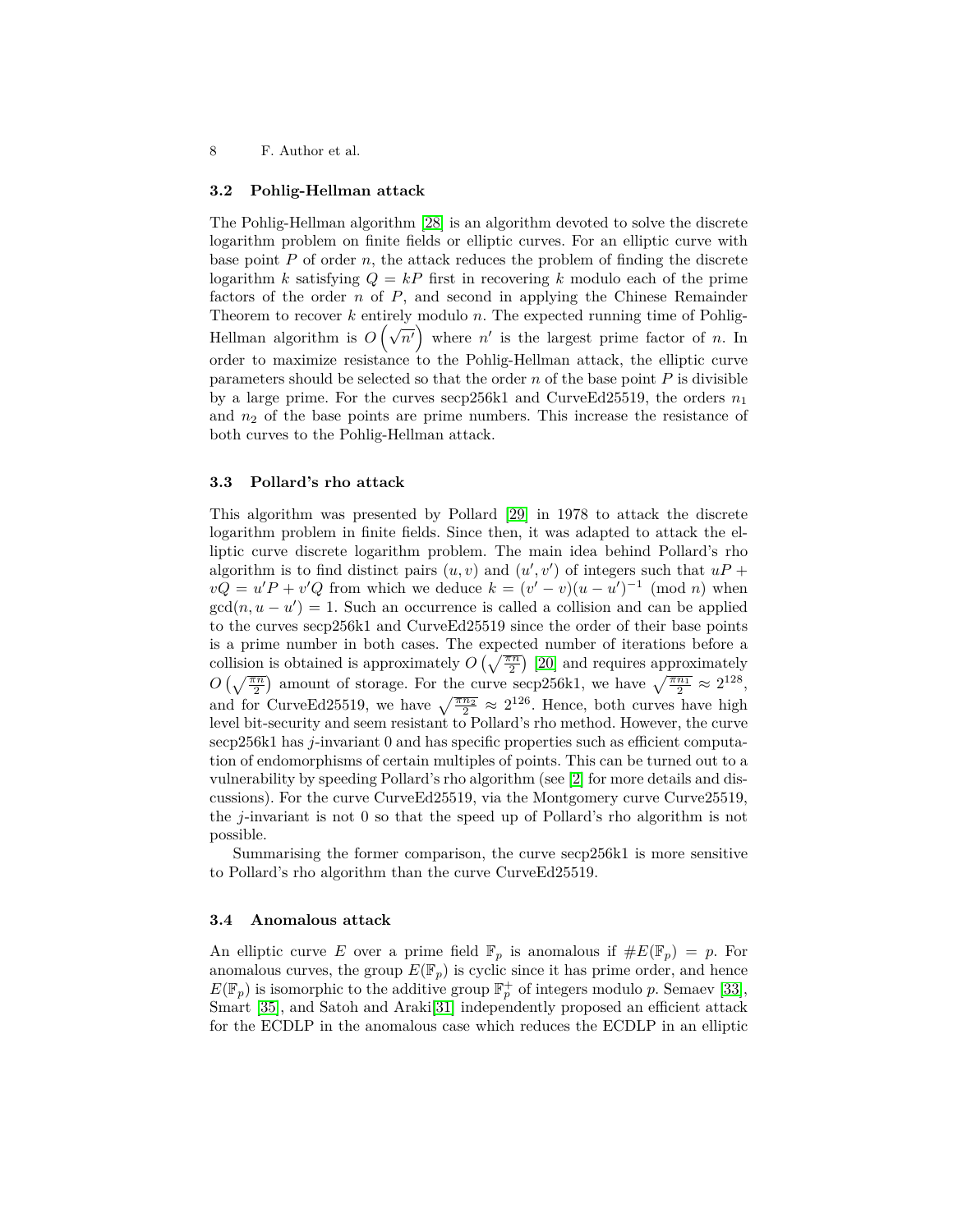curve to addition in the additive group  $\mathbb{F}_p^+$  by a lifting modulo  $p^2$ . The curves secp256k1 and CurveEd25519 are resistant to the anomalous attack since the prime moduli *p*1, *p*<sup>2</sup> are different from the number of points of both curves, more specifically,  $\# \text{seep256k1}(\mathbb{F}_{p_1}) = n_1 \neq p_1$ , and  $\# \text{CurveEd25519}(\mathbb{F}_{p_2}) =$  $8n_2 \neq p_2$ .

#### **3.5 The Frey-Rück attack**

Frey and Rück [19] described a method based on the Tate-Lichtenbaum pairing to reduce ECDLP on the elliptic curve  $E$  over  $\mathbb{F}_p$  to the discrete logarithm problem into the multiplicative group  $\mathbb{F}_{p^k}^*$  for some extension of the base field  $\mathbb{F}_p$ . For  $k \leq$ 30, the index calculus method can solve the DLP in subexponential time in the multiplicative group  $\mathbb{F}_{p^k}^*$ . In general, the embedding degree is usually enormous, and the criterion to avoid the attack is that the order *n* of the base point of the elliptic curve satisfies  $n | (p<sup>k</sup> - 1)$  only for large values of *k*. The curves secp256k1 and CurveEd25519 are such that  $n_1 \text{ } / \text{ }(p_1^k-1)$  and  $n_2 \text{ } / \text{ }(p_2^k-1)$  for  $k \leq 10^6$ . As a consequence, both curves are resistant to the Frey-Rück attack.

#### **3.6 MOV supersingular attack**

An elliptic curve *E* over a finite field  $\mathbb{F}_p$  is called supersingular if  $\#E(\mathbb{F}_p)$  =  $p + 1$ . Menezes, Okamoto and Vanstone [24] described how the Weil pairing can be used to reduce ECDLP on the elliptic curve  $E$  over  $\mathbb{F}_p$  to the discrete logarithm problem into the multiplicative group  $\mathbb{F}_{p^k}^*$  for  $k \leq 6$ , where the index calculus method can solve the DLP in subexponential time. This implies that supersingular elliptic curves are too weak to be used in cryptography. The curves secp256k1 and CurveEd25519 are not supersingular since  $\# \text{secp256k1}(\mathbb{F}_{p_1}) =$  $n_1 \neq p_1 + 1$ , and  $\#CurveEd25519(\mathbb{F}_{p_2}) = 8n_2 \neq p_2 + 1$ . As a consequence, both curves are resistant to the MOV supersingular attack.

#### **3.7 Comparison of the security**

The following table 1 resumes the former cryptanalytical study.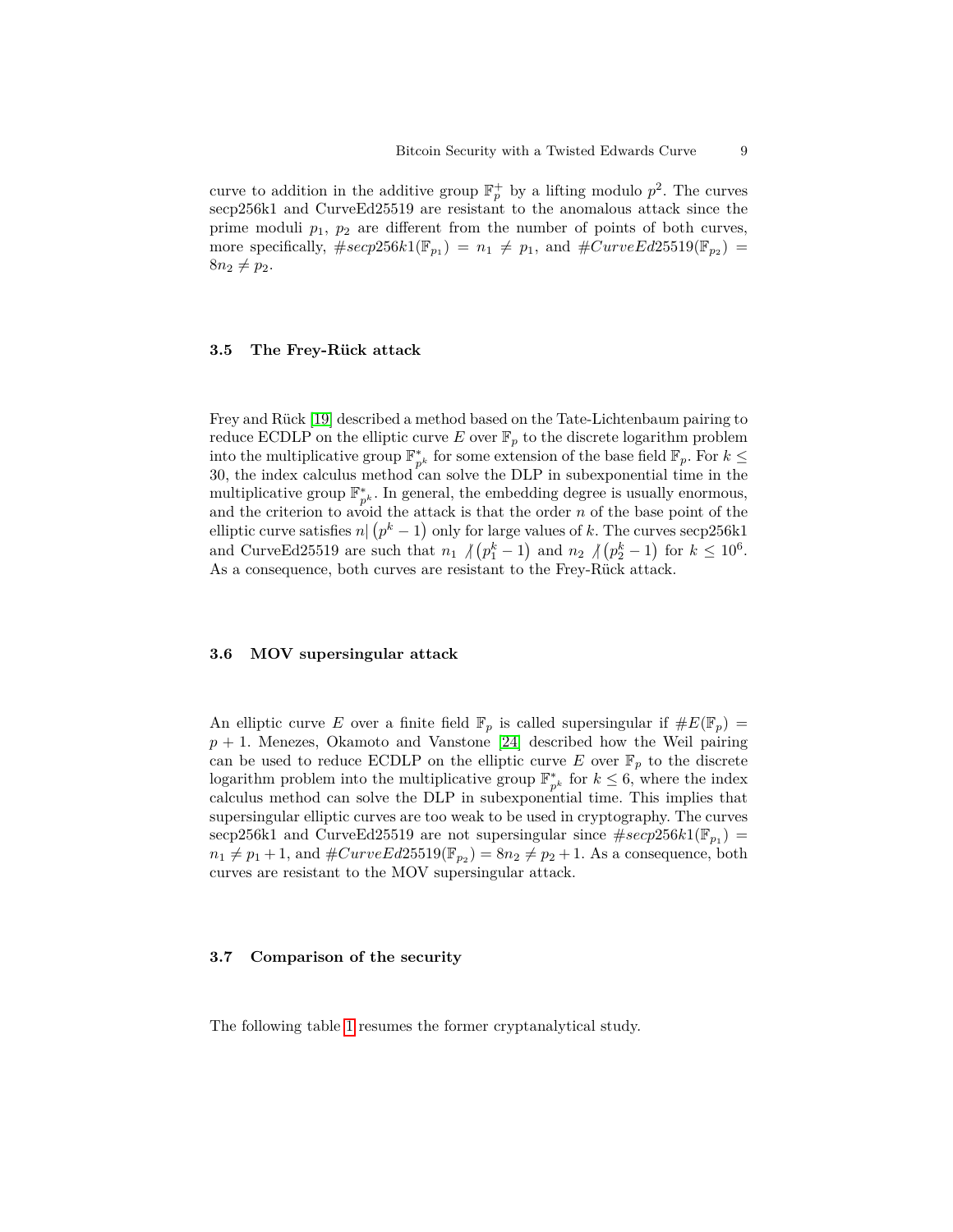| Attack                 | Attack                                     | Resistance                                              | Resistance              |
|------------------------|--------------------------------------------|---------------------------------------------------------|-------------------------|
|                        | condition                                  | of secp256k1                                            | of CurveEd25519         |
| CM field discriminants | $ D  > 2^{100}$                            | $ D_1  < 2^2$                                           | $ D_2  > 2^{254}$       |
| Pohlig-Hellman         | $n$ with small factors                     | $n_1$ is prime                                          | $n_2$ is prime          |
| Pollard's rho          | small $\sqrt{\frac{\pi n}{2}}$             | $n_1 \geq 2^{255}$ is large $n_2 \geq 2^{254}$ is large |                         |
| $j$ -invariant         | $i=0$                                      | $i=0$                                                   | $i \neq 0$              |
| Anomalous              | $n = p$                                    | $n_1 \neq p_1$                                          | $n_2 \neq p_2$          |
| Frey-Rück              | $-1$ ) for $k \leq 30$<br>$n (p^{\kappa})$ | $n_1 \sqrt{(p_1^k-1)}$                                  | $n_2 \sqrt[p]{p_2^k-1}$ |
| MOV                    | $n=p+1$                                    | $n_1 \neq p_1 + 1$                                      | $n_2 \neq p_2 + 1$      |

Table 1: Resistance of secp256k1 and CurveEd25519 to cryptanalytical attacks

Table 1 shows that the CurveEd25519 is more resistant than the curve secp256k1 to at least two attacks. As a consequence, the CurveEd25519 can be used for industrial applications, such as in a Bitcoin system.

## **4 Comparison of the Efficiency of secp256k1 and CurveEd25519**

In this section, we give a comparison of the efficiency of the arithmetical operations of the curves secp256k1 and CurveEd25519.

#### **4.1 Efficiency of CurveEd25519**

CurveEd25519 is a particular case of the a twisted Edwards curve  $E_{a,d}$  defined over the finite field  $\mathbb{F}_p$  by the equation

$$
E_{a,d}: ax2 + y2 = 1 + dx2y2, a \neq d, ad \neq 0.
$$

In [21], Hisil et al. presented a technique to perform operations on *Ea,d* based on the representation of a point  $P = (x, y)$  by the quadruple  $(X : Y : T : Z)$  where  $x = \frac{X}{Z}$ ,  $y = \frac{Y}{Z}$ ,  $xy = \frac{T}{Z}$ , and  $Z \neq 0$ . With this notation, the twisted Edwards curve equation transforms into an extended one, namely

$$
E_{a,d}^e: (aX^2 + Y^2) Z^2 = Z^4 + dT^2, a \neq d, ad \neq 0.
$$

The negative of a point  $(X:Y:Z:T) \in E^e_{a,d}$  is the point  $(-X:Y:-T:Z)$ and the point at infinity  $\mathcal O$  is represented by  $(0:1:0:1)$ .

When  $a = -1$  as in CurveEd25519, the addition of two distinct points ( $X_1$ :  $Y_1$ :  $T_1$ :  $Z_1$ ) and  $(X_2: Y_2: T_2: Z_2)$  can be performed with the following operations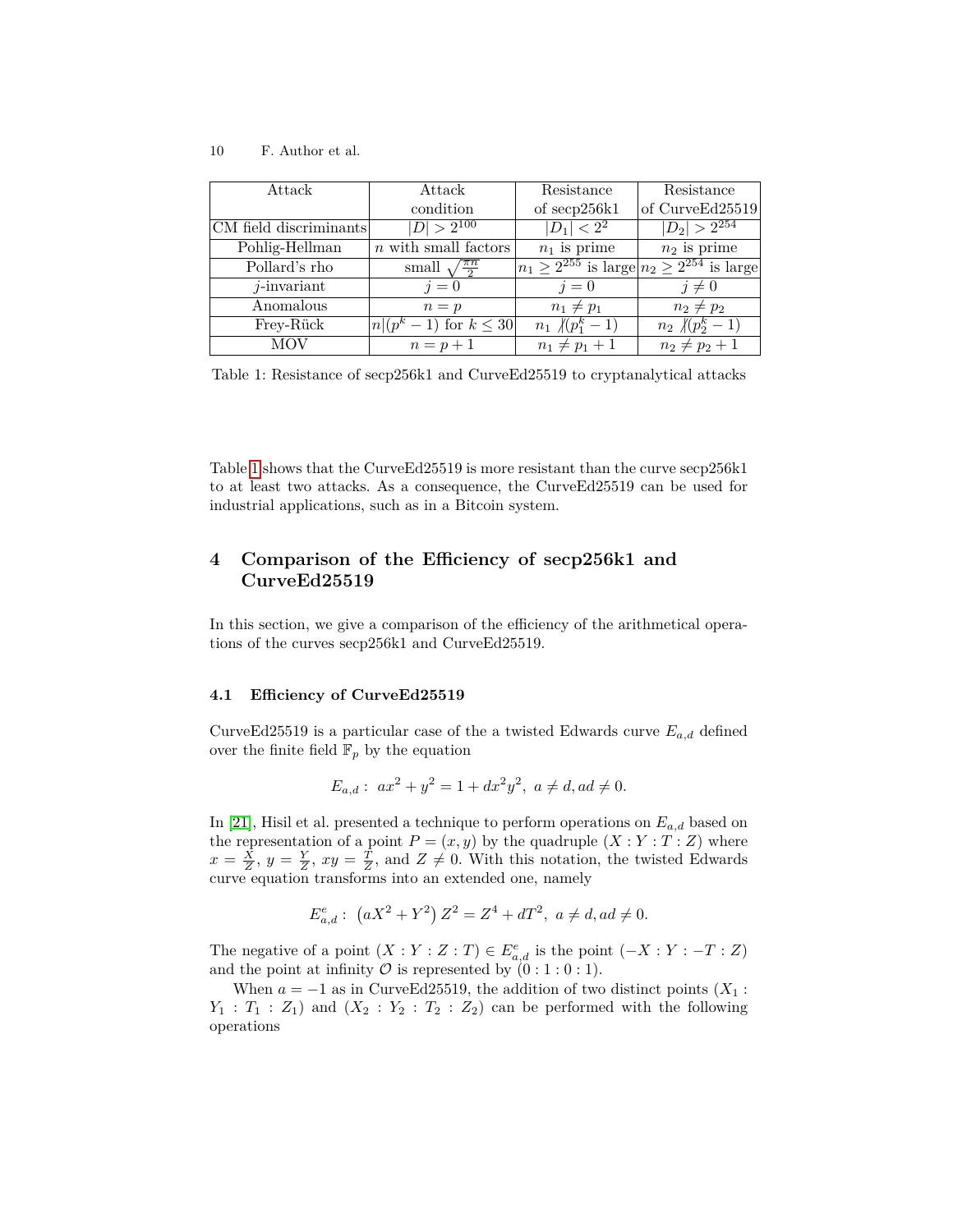|                     | $A = (Y_1 - X_1) \cdot (Y_2 + X_2), B = (Y_1 + X_1) \cdot (Y_2 - X_2), C = 2Z_1 \cdot T_2, D = 2T_1 \cdot Z_2,$ |                                         |                             |
|---------------------|-----------------------------------------------------------------------------------------------------------------|-----------------------------------------|-----------------------------|
| $E = D + C$         | $F = B - A$                                                                                                     |                                         | $G = B + A$ , $H = D - C$ , |
| $X_3 = E \cdot F$ , | $Y_3 = G \cdot H$ ,                                                                                             | $T_3 = E \cdot H$ , $Z_3 = F \cdot G$ . |                             |

Table 2: Addition in CurveEd25519

The computational cost of the addition on  $E^{e}_{-1,d}$  is then eight multiplications  $(8M)$ , two doublings  $(2D)$ , and eight additions  $(8Add)$  in the field  $\mathbb{F}_p$ . This be reduced to  $7M + 2D + 7Add$  when  $Z_2 = 1$ .

Similarly, for  $a = -1$  as in CurveEd25519, the doubling of a point  $(X_1 : Y_1 : Y_2)$  $T_1: Z_1$  can be performed with the following operations

| $A = X_1^2,$                                                   |  | $B = Y_1^2$ , $C = 2Z_1^2$ , $D = -A$ ,                     |
|----------------------------------------------------------------|--|-------------------------------------------------------------|
| $ E = (X_1 + Y_1)^2 - A - B, G = D + B, F = G - C, H = D - B,$ |  |                                                             |
| $X_3 = E \cdot F,$                                             |  | $Y_3 = G \cdot H$ , $T_3 = E \cdot H$ , $Z_3 = F \cdot G$ . |

Table 3: Doubling in CurveEd25519

The computational cost of the doubling on  $E^e_{-1,d}$  is then four multiplications (4*M*), four squarings (4*S*), one doubling (1D) and six addition (6*Add*) in the field  $\mathbb{F}_p$ . This can be reduced to  $3M + 4S + 1D + 6Add$  by performing a parallel doubling process (see [21], Section 4.4). There are other ways to perform addition and doubling on twisted Edwards curves as shown in [6]. The advantage of the methods presented above do not use the curve parameter *d* as input.

#### **4.2 Efficiency of secp256k1**

The Koblitz curve secp256k1 with the equation  $y^2 = x^3 + 7 \pmod{p_1}$  belongs to the family of curves with a short Weierstrass equation of the form  $y^2 =$  $x^3 + ax + b$ . Any point  $(x, y)$  on this curve can be represented by the projective point  $(X:Y:Z)$  with  $x = \frac{X}{Z}$  and  $y = \frac{Y}{Z}$  for  $Z \neq 0$  and  $(0:1:0)$  for the point at infinity. Then, the Weierstrass equation transforms to the projective one  $Y^2Z = X^3 + aXZ^2 + bZ^3$ . The addition law in the projective case has many forms. To compute the sum

$$
(X_1:Y_1:Z_1) + (X_2:Y_2:Z_2) = (X_3:Y_3:Z_3),
$$

the following formula for addition has an optimal efficiency (see [7], The "add-1998-cmo-2" addition formulas).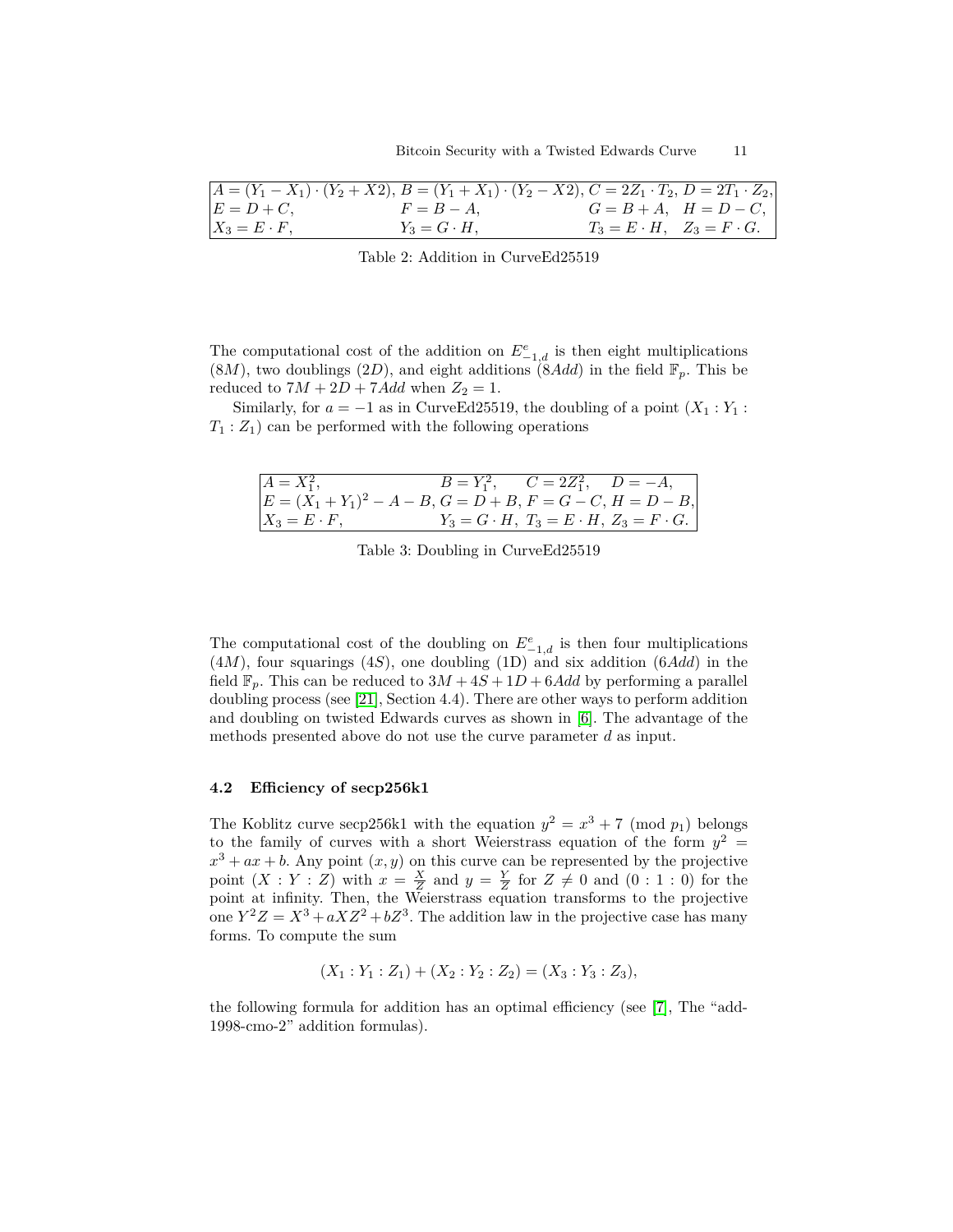| $ Z1Z1 = Z_1^2,$        | $Z2Z2 = Z_2^2$ ,                                                                                 | $U1 = X_1 \cdot Z2Z2$ ,            |
|-------------------------|--------------------------------------------------------------------------------------------------|------------------------------------|
| $ U2 = X_2 \cdot Z1Z1,$ | $S1 = Y_1 \cdot Z_2 \cdot Z_2 Z_2$                                                               | $S2 = Y_2 \cdot Z_1 \cdot Z_1 Z_1$ |
| $H = U^2 - U^1$ ,       | $HH = H^2$ ,                                                                                     | $HHH = H \cdot HH$ ,               |
| $ r = S2 - S1$ ,        | $V = U1 \cdot HH$ .                                                                              |                                    |
|                         | $X_3 = r^2 - HHH - 2V$ , $Y_3 = r \cdot (V - X3) - S1 \cdot HHH$ , $Z_3 = Z1 \cdot Z2 \cdot H$ . |                                    |

Table 4: Point addition in secp256k1

The computational cost of the point addition on secp256k1 is then twelve multiplications  $(12M)$ , four squarings  $(4S)$ , one doubling  $(1D)$  and six additions  $(6Add)$  in the field  $\mathbb{F}_{p_1}$ .

To compute the double point  $2(X_1 : Y_1 : Z_1) = (X_3 : Y_3 : Z_3)$ , the following formula has an optimal efficiency (see [7], The "dbl-1998-cmo-2" doubling formulas).

| $XX = X_1^2$ , $YY = Y_1^2$ , |                                                      | $ZZ=Z_1^2$ ,           |
|-------------------------------|------------------------------------------------------|------------------------|
|                               | $S = 4X_1 \cdot YY$ , $M = 3XX + a \cdot ZZ^2$ ,     | $T = M^2 - 2 \cdot S,$ |
| $X_3=T,$                      | $Y_3 = M \cdot (S - T) - 8YY^2, Z_3 = 2Y1 \cdot Z1.$ |                        |

Table 5: Point doubling in secp256k1

The computational cost of the point doubling on secp256k1 is then three multiplications  $(3M)$ , six squarings  $(6S)$ , eight doubling  $(8D)$  and five additions  $(5Add)$  in the field  $\mathbb{F}_{p_1}$ .

The following table 6 gives the cost of the point addition and point doubling on the curves secp256k1 and CurveEd25519 in terms of the field arithmetic multiplication (*M*), squaring (*S*), doubling (*D*) and addition (*Add*).

| Curve        | Addition                                      | Doubling               |
|--------------|-----------------------------------------------|------------------------|
| $\sec 256k1$ | $12M + 4S + 1D + 6Add \, 3M + 6S + 8D + 5Add$ |                        |
|              | $Curve Ed25519 7M + 2D + 7Add$                | $ 3M + 4S + 1D + 6Add$ |

Table 6: Arithmetic comparison of secp256k1 and CurveEd25519

In [6] There are various ways to speed up the computation on  $\mathbb{F}_{p_2}$ , so the arithmetic operations are efficient and speed in this field. For more detail see section 5.2.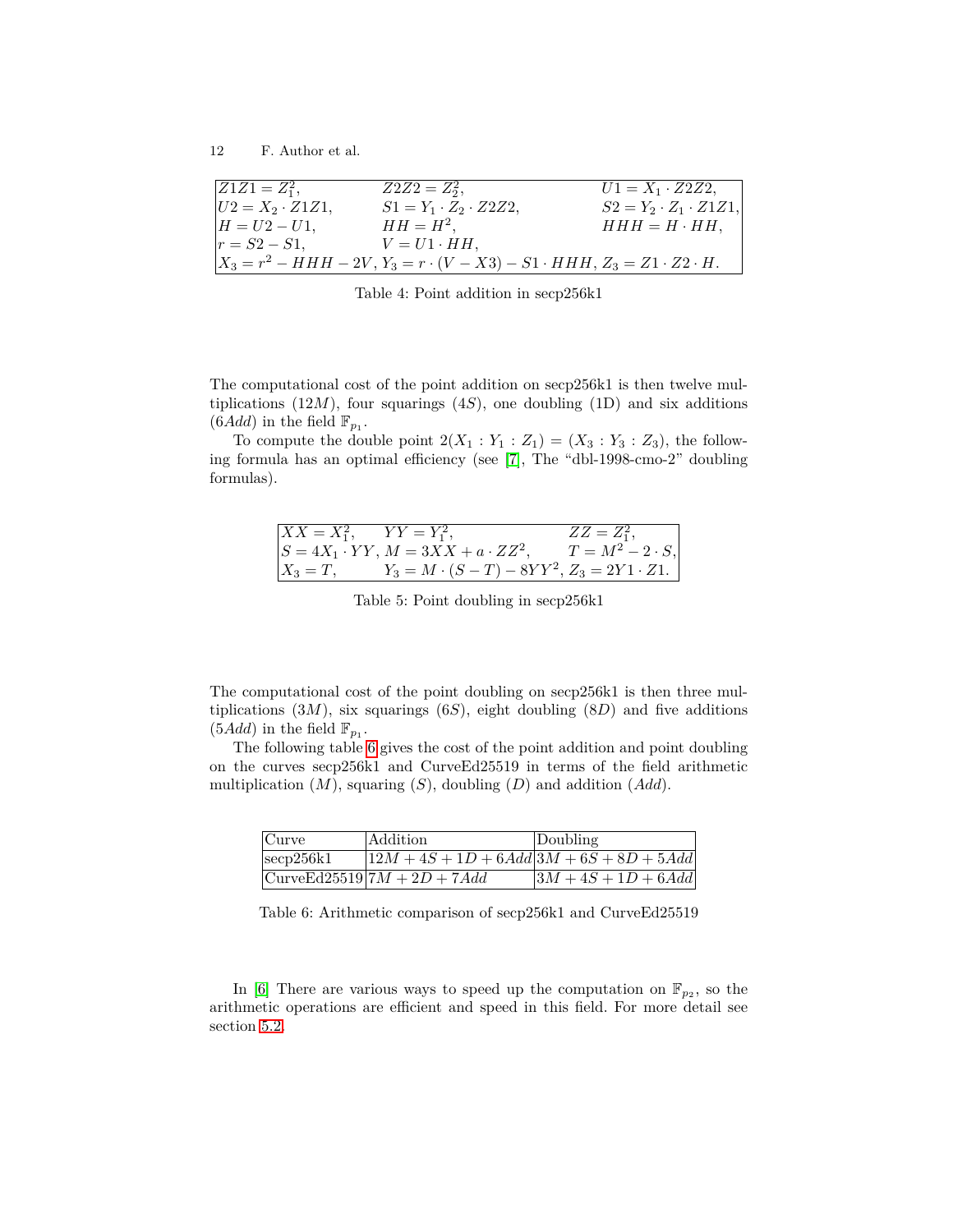Table 6 shows that the operations on CurveEd25519 are faster than the operations on secp256k1. Other forms of elliptic exist with explicit formula for the cost of the addition or doubling of points [8,30]. In all cases, the operation on Edwards curves are the fastest comparing to the other forms. As a consequence, for efficiency reasons, it is more convenient to use the curve CurveEd25519 for industrial applications such as in a Bitcoin system.

## **5 Comparison of the digital signatures ECDSA and Ed25519**

In this section, we show that the digital signature Ed25519 based on the curve CurveEd25519 is more suitable for the Bitcoin system than the digital signature ECDSA which is used in practice.

#### **5.1 The elliptic curves**

The elliptic digital signature algorithm ECDSA is based on the Koblitz elliptic curve secp256k1 while the digital signature Ed25519 is based on the twisted Edwards curve CurveEd25519. In the past sections, we have showed that the curve secp256k1 is more vulnerable to Pollard's rho attack while the curve CurveEd25519 is safe. Moreover, as discussed in [2], secp256k1 is more vulnerable to specific attacks based on some of its twists. More vulnerabilities of secp256k1 are listed in [23]. As a consequence, CurveEd25519 is more secure than secp256k1 for industrial applications, especially for Bitcoin.

#### **5.2 The finite fields**

ECDSA uses the Koblitz elliptic curve secp256k1 over the finite field  $\mathbb{F}_{p_1}$  where  $p_1 = 2^{256} - 2^{32} - 2^9 - 2^8 - 2^7 - 2^6 - 2^4 - 1$ . The digital signature Ed25519 uses the twisted Edwards curve CurveEd25519 over the field  $\mathbb{F}_{p_2}$  where  $p_2 = 2^{255} - 19$ . There are various ways to speed up the computation on  $\mathbb{F}_{p_2}$ . In [6], any integer *a* modulo  $p_2$  is represented in base  $2^{51}$  as

$$
a = a_0 + 2^{51}a_1 + 2^{102}a_2 + 2^{153}a_3 + 2^{204}a_4, \ a_i \in \{0, \ldots, 2^{51} - 1\}.
$$

This representation is then performed to process the multiplication and squaring in an efficient way to fit an 128-bit serial multiplier. Moreover, in [6], any integer *b* modulo  $p_2$  is represented in base  $2^{25.5}$  using the sequence  $2^{[25.5i]}$  for  $i = 0, \ldots, 9$ as

$$
b = b_0 + 2^{26}b_1 + 2^{51}b_2 + 2^{77}b_3 + 2^{102}b_4 + 2^{128}b_5 + 2^{153}b_6 + 2^{179}b_7 + 2^{204}b_8 + 2^{230}b_9, \quad b_i \in \{-2^{25}, \dots, 2^{25}\}.
$$

This representation is efficient in processing the multiplication and squaring on a 64-bit serial multiplier. As a consequence, the arithmetic operations are efficient in the field  $\mathbb{F}_{p_2}$ . This makes Ed25519 a good candidate for industrial applications, especially for Bitcoin.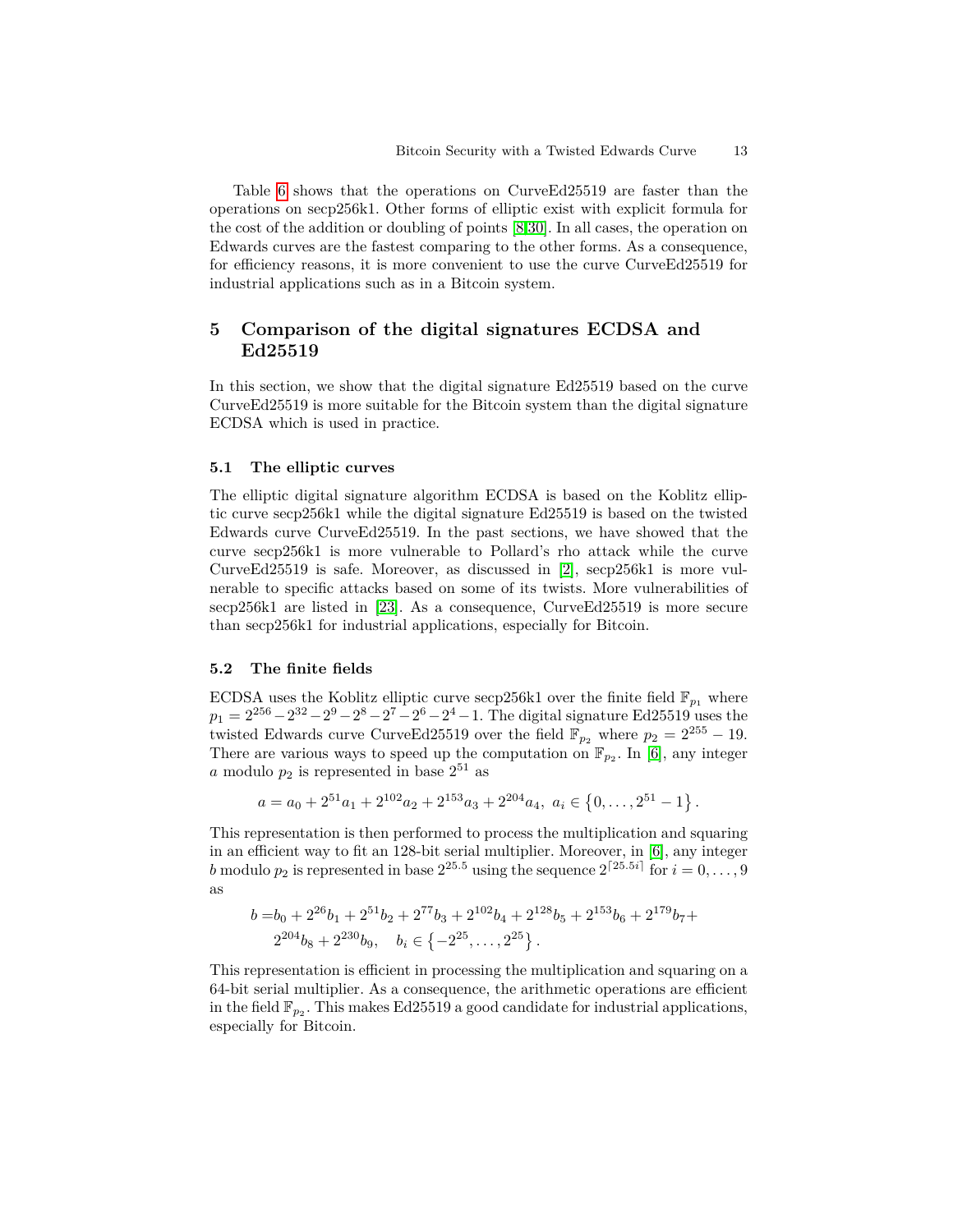#### **5.3 The hash functions**

In Bitcoin, the Koblitz curve secp256k1 is combined with the hash function SHA-256 in the ECDSA signature process. In a similar way, the digital signature Ed25519 combines the curve CurveEd25519 with the hash function SHA-512. SHA-256 and SHA-512 are parts of the SHA2 family, standardized in 2001 by the National Institute of Standards and Technology (NIST) [18]. The SHA-2 family will remain deployed in the future even in the presence of SHA3. SHA-256 and SHA-512 are closely related since they use very similar algorithms, based on the same byte operations. They differ only in the input bit lengths and produce outputs of lengths of 256 bits and 512 bits respectively. Nevertheless, SHA-256 and SHA-512 differs at the security level. SHA-512 is more secure than SHA-256 and is recommended by various cryptographic standards such as NIST [27], ENISA [15] and BlueKrypt [1] for use for more sensible data and for longest terms. This is an advantage for the digital signature Ed25519 over the digital signature ECDSA for long terms.

### **6 Conclusion**

We have studied and compared the digital signature ECDSA with the Koblitz elliptic curve secp256k1 and the digital signature Ed25519 based on the twisted Edwards curve CurveEd25519 for use in Bitcoin. Our analysis of the security shows that the curve CurveEd25519 is more secure than secp256k1, especially against Pollard's rho attack on the elliptic discrete logarithm problem. Moreover, our study of the efficiency and implementation shows that Ed25519 is more efficient. We conclude that Ed25519 is more suitable for use in the Bitcoin system, especially for long term applications.

#### **References**

- 1. Bluekrypt. cryptographic key length recommendation. <https://www.keylength.com/en/>
- 2. Bos J.W., Halderman J.A., Heninger N., Moore J., Naehrig M., Wustrow E.: Elliptic Curve Cryptography in Practice. In: Christin N., Safavi-Naini R. (eds) Financial Cryptography and Data Security. FC 2014. Lecture Notes in Computer Science, vol 8437. Springer, Berlin, Heidelberg, pp. 157–175 (2014) <https://cryptome.org/2013/11/ecc-practice.pdf>
- 3. Bernstein D. J., and Lange T.: Faster addition and doubling on elliptic curves. In K. Kurosawa, editor, ASIACRYPT, volume 4833 of LNCS, pages 29-50. Springer, 2007.
- 4. Bernstein D. J., Birkner P., Joye M., Lange T., and Peters C.: Twisted Edwards curves. In S. Vaudenay, editor, AFRICACRYPT, volume 5023 of LNCS, pages 389-405. Springer, 2008.
- 5. Bernstein, D.J.: Curve25519: new Diffie-Hellman speed records, in PKC 2006 proceedings, Moti Yung, Yevgeniy Dodis, Aggelos Kiayias, Tal Malkin Eds. Lecture Notes in Computer Science 3958, Springer, pp. 207–228 (2006)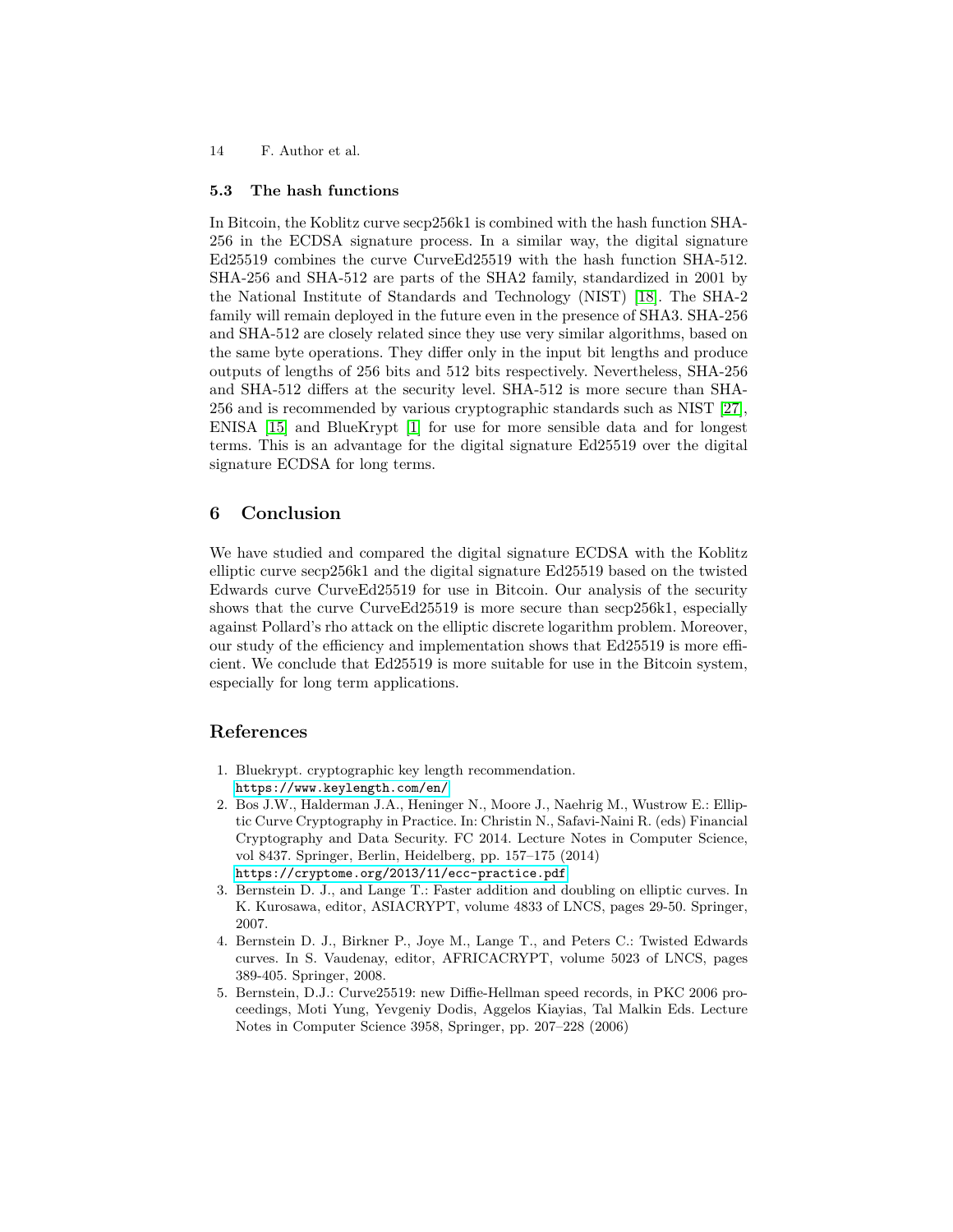- 6. Bernstein, D.J., Duif, N., Lange, T., Schwabe, P., Yang, B.Y.: High-speed highsecurity signatures, in CHES 2011, 124-142 (2011).
- 7. Bernstein, D.J., Lange, T.: Explicit-Formulas Database. [https://www.hyperelliptic.org/EFD/g1p/auto-shortw-jacobian-0.html#](https://www.hyperelliptic.org/EFD/g1p/auto-shortw-jacobian-0.html#addition-add-2001-b) [addition-add-2001-b](https://www.hyperelliptic.org/EFD/g1p/auto-shortw-jacobian-0.html#addition-add-2001-b)
- 8. Bernstein D.J., Lange T.: Faster Addition and Doubling on Elliptic Curves. In: Kurosawa K. (eds) Advances in Cryptology - ASIACRYPT 2007. ASIACRYPT 2007. Lecture Notes in Computer Science, vol 4833. Springer, Berlin, Heidelberg, pp. 29–50 (2007)
	- <https://eprint.iacr.org/2007/286.pdf>
- 9. Bernstein D.J., Lange T.: SafeCurves: choosing safe curves for ellipticcurve cryptography, version 2017.01.22 (2017)

<http://safecurves.cr.yp.to/index.html>

- 10. Certicom Research: Standards for efficient cryptography 2: Recommended elliptic curve domain parameters. Standard SEC2, Certicom (2000)
- 11. Cohen H., Frey G., Avanzi R., Doche C., Lange T., Nguyen K., and Vercauteren F.: Handbook of elliptic and hyperelliptic curve cryptogra- phy. CRC press, 2005.
- 12. Diffie, W., Hellman, M.E.: New directions in cryptography, IEEE Transactions on Information Theory, Vol. IT–22, 1976, pp. 644–654 (1976)
- 13. ECC Brainpool. ECC Brainpool standard curves and curve generation, v. 1.0 (2005) // <www.ecc-brainpool.org/download/Domain-parameters.pdf>
- 14. Edwards, H. M.: A normal form for elliptic curves. Bulletin of the American Mathematical Society, vol. 44, pp. 393–422, 2007.
- 15. ENISA: Algorithms, key size and parameters report (2014) <https://www.enisa.europa.eu/publications>
- 16. El Gamal, T.: A public key cryptosystem and signature scheme based on discrete logarithms. IEEE Transactions on Information Theory IT-31, 496-473 (1985)
- 17. FIPS PUB 186-4, Digital Signature Standard (DSS). July 2013 <http://nvlpubs.nist.gov/nistpubs/FIPS/NIST.FIPS.186-4.pdf>
- 18. FIPS PUB 180-4, Secure Hash Standard (SHS) <https://nvlpubs.nist.gov/nistpubs/fips/nist.fips.180-4.pdf>
- 19. Frey, G., Rück, H.-G.: A remark concerning m-divisibility and the discrete logarithm in the divisor class group of curves, Math. Comp., 62, No.206 (1994) pp. 865–874 (1994)
- 20. Hankerson, D., Vanstone, S., and Menezes, A.: Guide to elliptic curve cryptography. Springer Professional Computing. Springer-Verlag, New York, 2004.
- 21. Hisil, H., Wong, K.K.-H., Carter, G., Dawson, E.: Twisted Edwards curves revisited. In Advances in Cryptology - ASIACRYPT 2008, vol. 5350 of Lecture Notes in Computer Science, Springer Verlag, pp. 326–343 (2008)
- 22. Koblitz, N.: Elliptic curve cryptosystems. Mathematics of Computation, 48: pp. 203–209, (1987)
- 23. Mayer, H.: ECDSA security in Bitcoin and Ethereum: a research survey [https://blog.coinfabrik.com/wp-content/uploads/2016/06/](https://blog.coinfabrik.com/wp-content/uploads/2016/06/ECDSA-Security-in-Bitcoin-and-Ethereum-a-Research-Survey.pdf) [ECDSA-Security-in-Bitcoin-and-Ethereum-a-Research-Survey.pdf](https://blog.coinfabrik.com/wp-content/uploads/2016/06/ECDSA-Security-in-Bitcoin-and-Ethereum-a-Research-Survey.pdf)
- 24. Menezes, A.J., Okamoto, T., Vanstone, S.A.: Reducing elliptic curve logarithms to logarithms in a finite field, IEEE Trans. Inf. Theory, 39, No. 5 (1993) pp. 1639–1646 (1993)
- 25. Miller, V.S.: Use of elliptic curves in cryptography. In H. C. Williams, editor, Advances in Cryptology - CRYPTO'85, Vol. 218 of Lecture Notes in Computer Science, Springer-Verlag, pp. 417–426 (1986)